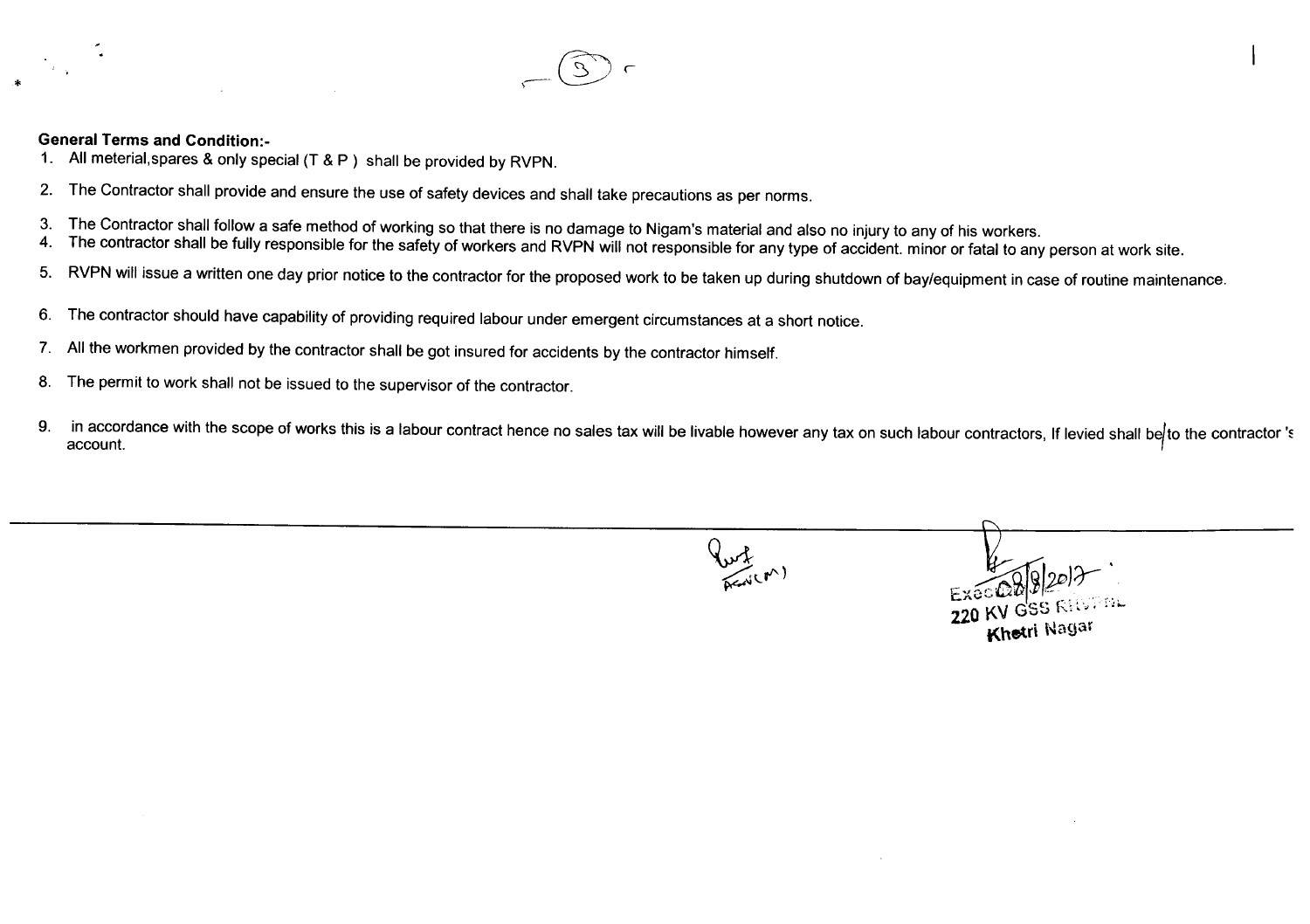|             |                                                                          | indicators. (e) Cleaning of marshalling box, cooler control cubicle, thermometer etc., as                                                                                                 |              |    |      |       |     |           |  |  |  |  |  |
|-------------|--------------------------------------------------------------------------|-------------------------------------------------------------------------------------------------------------------------------------------------------------------------------------------|--------------|----|------|-------|-----|-----------|--|--|--|--|--|
|             | $\mathcal{L}$                                                            | provided. (f) Attending to oil leakage from Transformer Body &Bushings. (g) Checking<br>of oil level in oil filled bushings. (h) Checking of Drycol air drying system. (i) Measurement    |              |    |      |       |     |           |  |  |  |  |  |
| $\cdot$ p   |                                                                          | of I.R. values. (j) Measurement of earth resistance. (k) Testing of PRD (l) Checking of<br>tripping circuits of Buchholz & WDG, oil temperature controls and protection scheme.<br>(m)    |              |    |      |       |     |           |  |  |  |  |  |
|             |                                                                          | Checking of OLTC gear operations. (n) Checking of auto circuits of cooling bank. (o)                                                                                                      |              |    |      |       |     |           |  |  |  |  |  |
|             |                                                                          | Taking of oil samples for testing.(p) To carryout other special measurements as may be                                                                                                    |              |    |      |       |     |           |  |  |  |  |  |
|             | 4.2                                                                      | required. (q) Providing of other related work assistance as may be required by work in                                                                                                    |              |    |      |       |     |           |  |  |  |  |  |
|             |                                                                          | charge. (q) Providing of other related work assistance as may be required by work in charge.                                                                                              | Each         | 6  | 1357 | 8142  |     | 8142      |  |  |  |  |  |
|             | 4.4                                                                      | 220/132 kV, 100 MVA or 50 MVA and 220/33 kV, 50 MVA or 35 MVA (6 Nos.                                                                                                                     | Trans        |    |      |       |     |           |  |  |  |  |  |
|             |                                                                          | Workmen)                                                                                                                                                                                  | Each         |    | 774  | 774   |     | 774       |  |  |  |  |  |
|             |                                                                          |                                                                                                                                                                                           | <b>Trans</b> |    |      |       |     |           |  |  |  |  |  |
|             |                                                                          | 33/11 kV & Aux. supply station Transformer (3 Nos. Workmen)                                                                                                                               |              |    |      |       |     |           |  |  |  |  |  |
|             | 5.0                                                                      | Maintenance of Bus Bars and Associated Equipments                                                                                                                                         |              |    |      |       |     |           |  |  |  |  |  |
|             |                                                                          | Providing work assistance as given below in maintenance work of Bus bars of various voltage                                                                                               |              |    |      |       |     |           |  |  |  |  |  |
|             |                                                                          | levels. (All spares, lubricating material and only special T&P shall be provided by RVPN.                                                                                                 |              |    |      |       |     |           |  |  |  |  |  |
|             |                                                                          | Cleaning material and general T&P shall be arranged by the contractor.)                                                                                                                   |              |    |      |       |     |           |  |  |  |  |  |
|             |                                                                          | (a) Tightening of clamps & connectors over head bus conductors and gantries etc. (maximum<br>height of 25 meter using safety belts). Also, tightening of clamp/connectors of all bus side |              |    |      |       |     |           |  |  |  |  |  |
|             | $\epsilon=4$                                                             | associated equipments.(b) Replacement of worn out clamps &connectors of bus during work                                                                                                   |              |    |      |       |     |           |  |  |  |  |  |
| kilmaan 192 |                                                                          | under item No. (a). (c) Cleaning of all insulators of suspension and tension strings of bus                                                                                               |              |    |      |       |     |           |  |  |  |  |  |
|             |                                                                          | bars and insulators of bus isolators, Bus CVT's /PT's Checking of operation of Bus isolators                                                                                              |              |    |      |       |     |           |  |  |  |  |  |
|             |                                                                          | and their alignment including motorize operation. (e) Maintenance of operating mechanism<br>&switches, etc.<br>(f) Lubrication of all moving parts. (g) Providing of other related work   |              |    |      |       |     |           |  |  |  |  |  |
|             |                                                                          | assistance as may be required by Work In charge.                                                                                                                                          |              |    |      |       |     |           |  |  |  |  |  |
|             | 5.2                                                                      |                                                                                                                                                                                           | Each         |    |      |       |     |           |  |  |  |  |  |
|             |                                                                          | 220 KV Bus Section (1 No. Supervisor + 6 Nos. Workmen)                                                                                                                                    | sec.         | 12 | 1940 | 23280 |     | 23280     |  |  |  |  |  |
|             | 5.3                                                                      | 132 KV Bus Section (1 No. Supervisor + 4 Nos. Workmen)                                                                                                                                    | Each         | 6  |      |       |     |           |  |  |  |  |  |
|             | 5.4                                                                      |                                                                                                                                                                                           | sec.<br>Each |    | 1446 | 8676  |     | 8676      |  |  |  |  |  |
|             |                                                                          | 33 KV or 11 KV Bus section (1 No. Supervisor + 4 Nos. Workmen)                                                                                                                            | sec.         | 11 | 1351 | 14861 |     | 14861     |  |  |  |  |  |
|             |                                                                          |                                                                                                                                                                                           |              |    |      | Total | Rs. | 130065.00 |  |  |  |  |  |
|             |                                                                          | Add 60% above for CLRC as per order No. RVPN/SE/SSPC/TK/A.1/TN-2975/CLRC/D.501 Dated 24.05.2013<br>78039.00<br>Rs.                                                                        |              |    |      |       |     |           |  |  |  |  |  |
|             |                                                                          | 208104.00<br><b>Grand Total Rs.</b><br>208104.00                                                                                                                                          |              |    |      |       |     |           |  |  |  |  |  |
|             | <b>TOTAL</b>                                                             |                                                                                                                                                                                           |              |    |      |       |     |           |  |  |  |  |  |
|             |                                                                          | (Rs. Two lac Eight Thousand One Hundred and Four Only)                                                                                                                                    |              |    |      |       |     |           |  |  |  |  |  |
|             |                                                                          |                                                                                                                                                                                           |              |    |      |       |     |           |  |  |  |  |  |
|             |                                                                          |                                                                                                                                                                                           |              |    |      |       |     |           |  |  |  |  |  |
|             | Lurk<br>Assembly 220 KW 303<br>TVPN Khetri Nagar<br>Execution All 13: 11 |                                                                                                                                                                                           |              |    |      |       |     |           |  |  |  |  |  |
|             |                                                                          |                                                                                                                                                                                           |              |    |      |       |     |           |  |  |  |  |  |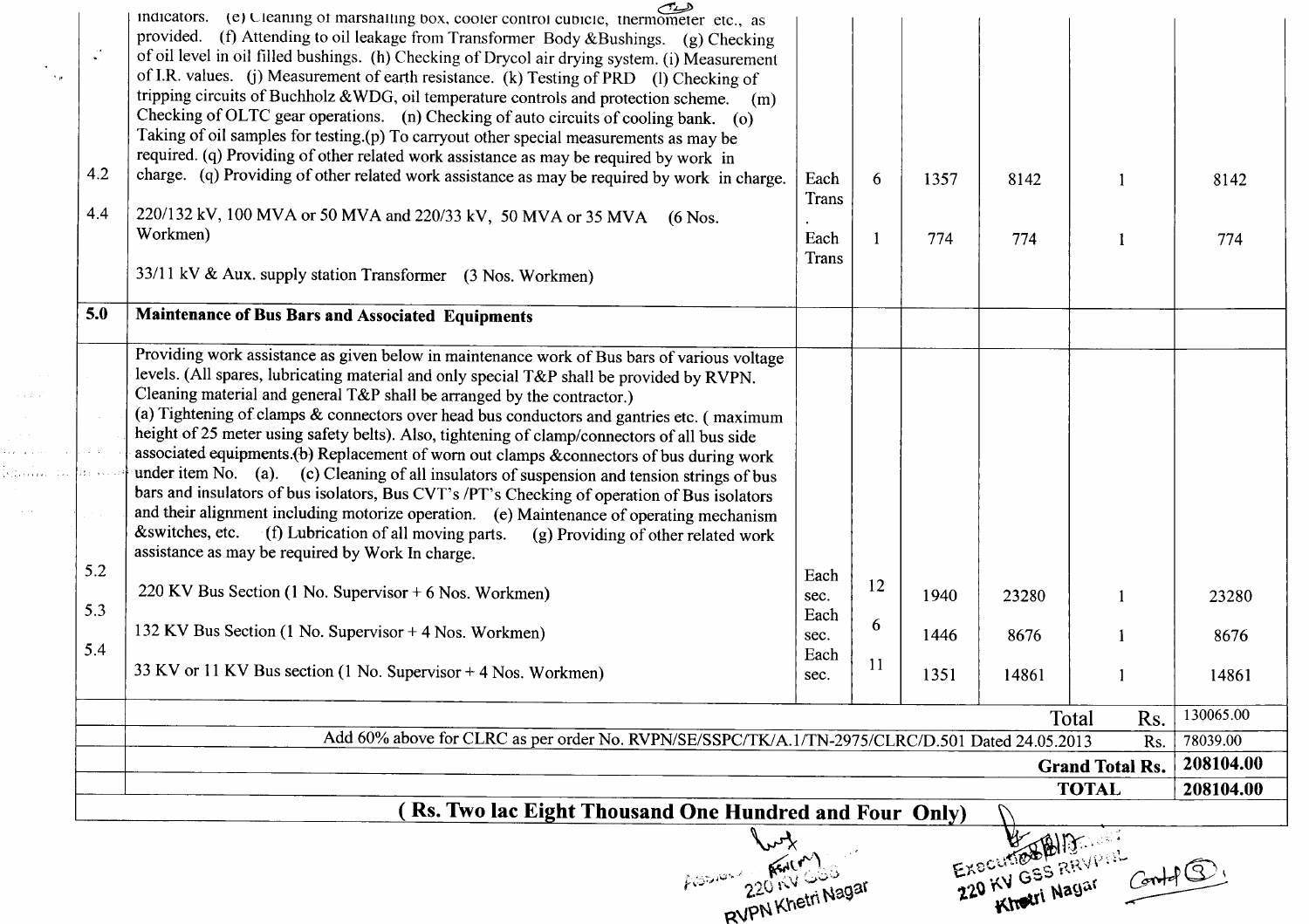## RAJASTHAN RAJYA VIDYUT PRASARAN NIGAM LTD. (An ISO 9001:2000 Certified Company) OFFICE OF THE EXECUTIVE ENGINEER (220 KV GSS), KHETRI NAGAR

## G Schedule for Maintenance work of EHV bays equipment for 3rd quarter & Pre Deewalimaintenance (one time) as per CLRC rates for the year 2017-18 at 220 KV GSS, RVPN, Khetri Nagar.

| $\overline{S}$ .<br>N <sub>o</sub> | Description of Work                                                                                                                                                                                                                                                                                                                                                                                                                                                                                                                                                                                                                                                                                                                                                                                                                                                                                                                                                                                                                                                                                                                                                                                                                                                                                                                                                                                                                                                           | Unit                                      | Qty.          | <b>BSR</b><br>Rate in<br>Rs. | Amount<br>in Rs                  | Frequency<br>(Times) | Total<br>Amount in<br>Rs. |
|------------------------------------|-------------------------------------------------------------------------------------------------------------------------------------------------------------------------------------------------------------------------------------------------------------------------------------------------------------------------------------------------------------------------------------------------------------------------------------------------------------------------------------------------------------------------------------------------------------------------------------------------------------------------------------------------------------------------------------------------------------------------------------------------------------------------------------------------------------------------------------------------------------------------------------------------------------------------------------------------------------------------------------------------------------------------------------------------------------------------------------------------------------------------------------------------------------------------------------------------------------------------------------------------------------------------------------------------------------------------------------------------------------------------------------------------------------------------------------------------------------------------------|-------------------------------------------|---------------|------------------------------|----------------------------------|----------------------|---------------------------|
| $\overline{\mathbf{3}}$            | <b>Maintenance of Bay Equipments</b>                                                                                                                                                                                                                                                                                                                                                                                                                                                                                                                                                                                                                                                                                                                                                                                                                                                                                                                                                                                                                                                                                                                                                                                                                                                                                                                                                                                                                                          |                                           |               |                              |                                  |                      |                           |
| 3.2<br>3.3<br>3.4                  | Providing of work assistance as given below in Maintenance work of following bay<br>equipments such as Circuit Breaker, Current Transformers, Lightning Arrestors, Isolators,<br>CVTs, PLCC equipments and corresponding Control and Relay Panels. (All spares,<br>lubricating material and only special T&P shall be provided by RVPN. Cleaning material and<br>general T&P shall be arranged by the contractor.)<br>(a) Checking of tightness of clamps &connectors. (b) Cleaning of all insulators. (c)<br>Attending to oil leakage, if any. (d) Cleaning of all Junction Boxes and secondary terminal<br>boxes. (e) Checking of operation of CB through relays and verifying various logic and control<br>circuits and annunciation circuits. (f) Measurement of CB operation timings. (g) Checking<br>of Isolator operation and its alignments. (h) Checking of gas pressures like SF6 & N2in<br>circuit breakers /CTs, etc. (i) Measurement of IR values of LAs, CTs and CVTs.<br>(j)Lubrication of defined parts of all equipments all required points. (k) Washing the<br>equipments. In case oil stains are present, then washing is to be done with use of detergent<br>solution. (1) Cleaning of C&R panel from inside. (m) Providing other related work<br>assistance as may be required by In charge.<br>220 KV bay (1 No. Supervisor + 8 Nos. Workmen)<br>132 KV bay (1 No. Supervisor + 6 Nos. Workmen)<br>33 or 11 KV bay (1 No. Supervisor + 5 Nos. Workmen) | Each<br>Bay<br>Each<br>Bay<br>Each<br>Bay | 16<br>9<br>12 | 2332<br>1892<br>1666         | 37312<br>17028<br>19992          | 1<br>$\mathbf{1}$    | 37312<br>17028<br>19992   |
| 4.0                                | <b>Maintenance of Power Transformers</b>                                                                                                                                                                                                                                                                                                                                                                                                                                                                                                                                                                                                                                                                                                                                                                                                                                                                                                                                                                                                                                                                                                                                                                                                                                                                                                                                                                                                                                      |                                           |               |                              |                                  |                      |                           |
|                                    | Providing of work assistance as given below in Maintenance of Power Transformers for the<br>following types of Power Transformers. (All spares, lubricating material and only special<br>T&P shall be provided by RVPN. Cleaning material and general T&P shall be arranged by the<br>contractor.)<br>(a) Cleaning of porcelain of bushings. (b) Checking of tightness of clamps $&$ Connectors.<br>(c) Cleaning of Buchholz & oil surge relays. (d) Cleaning of glasses of all oil level<br><b>Assistant</b>                                                                                                                                                                                                                                                                                                                                                                                                                                                                                                                                                                                                                                                                                                                                                                                                                                                                                                                                                                 |                                           |               |                              | 220 KV GOD BROWN<br>Khatri Nagar |                      |                           |